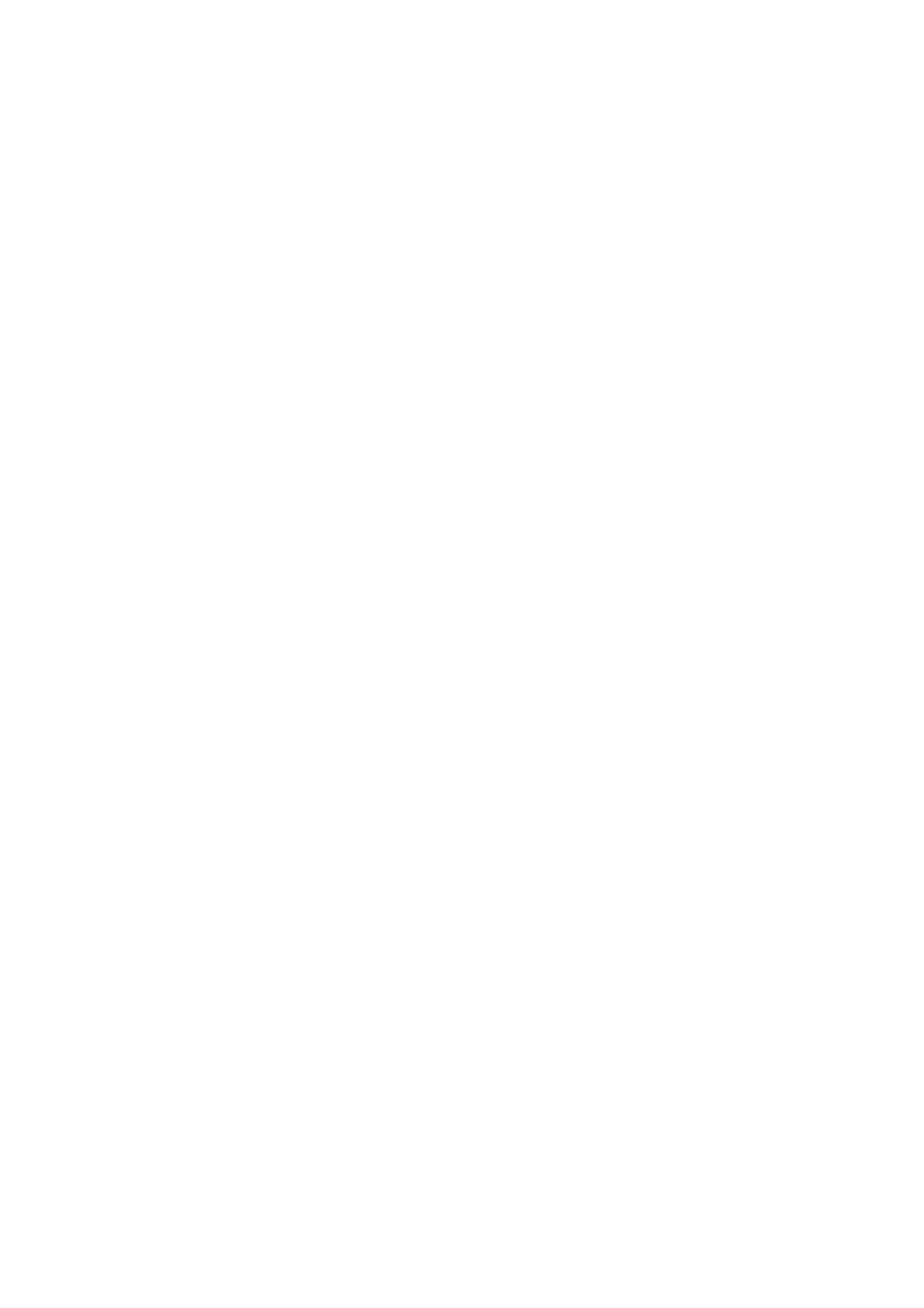# Table of Contents

| 1. | Review of the Necas Center for Mathematical Modelling                                                                       |   |
|----|-----------------------------------------------------------------------------------------------------------------------------|---|
|    | 1.1 Research programme                                                                                                      |   |
|    | 1.2 Teaming and strategic partners                                                                                          |   |
|    | 1.3 Achievements and users of your research results                                                                         | 5 |
|    | 1.4 Management and human resources policy                                                                                   | 5 |
|    | 1.5 Research funding                                                                                                        | 6 |
|    | 1.6 Perceived barriers in the context of your organisation                                                                  |   |
|    | 1.7 Allocating institutional funding and the "Methodology of<br>Evaluation of Research and Development Results in the Czech |   |
|    | Republic"                                                                                                                   |   |
|    | 2. Observations and recommendations                                                                                         | 8 |
|    |                                                                                                                             |   |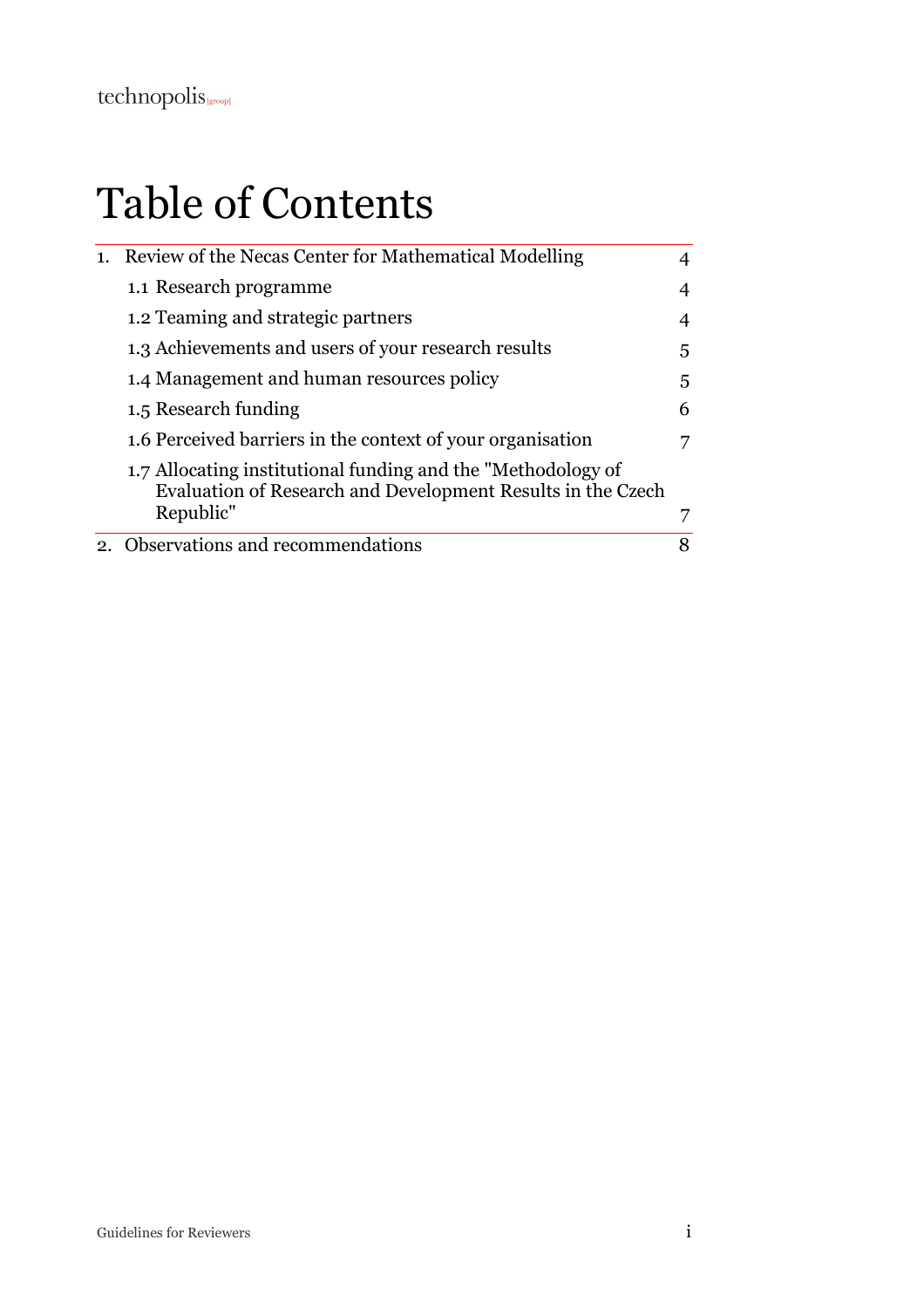# Introduction

The Czech Ministry of Education, Youth and Sport has commissioned an international audit in order to improve higher education, research, development and innovation in the Czech Republic. The objective of the international audit is to provide an external and independent evaluation of the research, development and innovation system in the country. One important part of the international audit is the review of the Evaluation Methodology whether it provides a 'fair' assessment and consecutive allocation of funds. The Evaluation Methodology is a quantitative assessment of research outputs, and measures directly past performance.

Three approaches are used for reviewing the Evaluation Methodology; one of them is to combine a self-evaluation of a number of selected research groups with a site visit by a number of international experts. By reading and commenting on the self assessment report and directly interacting with representatives of the research team / institute, the experts can get a comprehensive overview of what is considered as quality of research and research performance in specific contexts. It also provides the best opportunity to understand which factors (such as management, human resource policy, composition of staff, research infrastructure, equipment, and funding, but also contextual factors such as the overall mission of the parent institution, changes in the funding regime or legal reforms) can explain the specific performance of the group.

An important objective of this qualitative assessment is also to understand the ways in which research groups are functioning in the Czech Republic. The reviewers learn about the research groups that are evaluated, and the research groups benefit from the self-assessment and the feedback they get from international experts.

This report contains the review of one Natural Sciences group:

• The Necas Center for Mathematical Modeling, in which three different research organizations cooperate: the Department of Mathematical Analysis and Department of Numerical Mathematics (Faculty of Mathematics and Physics: Mathematical Institute of Charles University), Department of Mathematics (Faculty of Nuclear Sciences and Physical Engineering, Czech Technical University in Prague) and the Department of Evolution Differential Equations (Institute of Mathematics of the Academy of Sciences of the Czech Republic).

Technopolis Forschungs- und Beratungsgesellschaft m.b.H. Rudolfsplatz 12/11 A-1010 Wien Austria T +43 1 503 9592 12 F +43 1 503 9592 11 E info.at@technopolis-group.com www.technopolis-group.com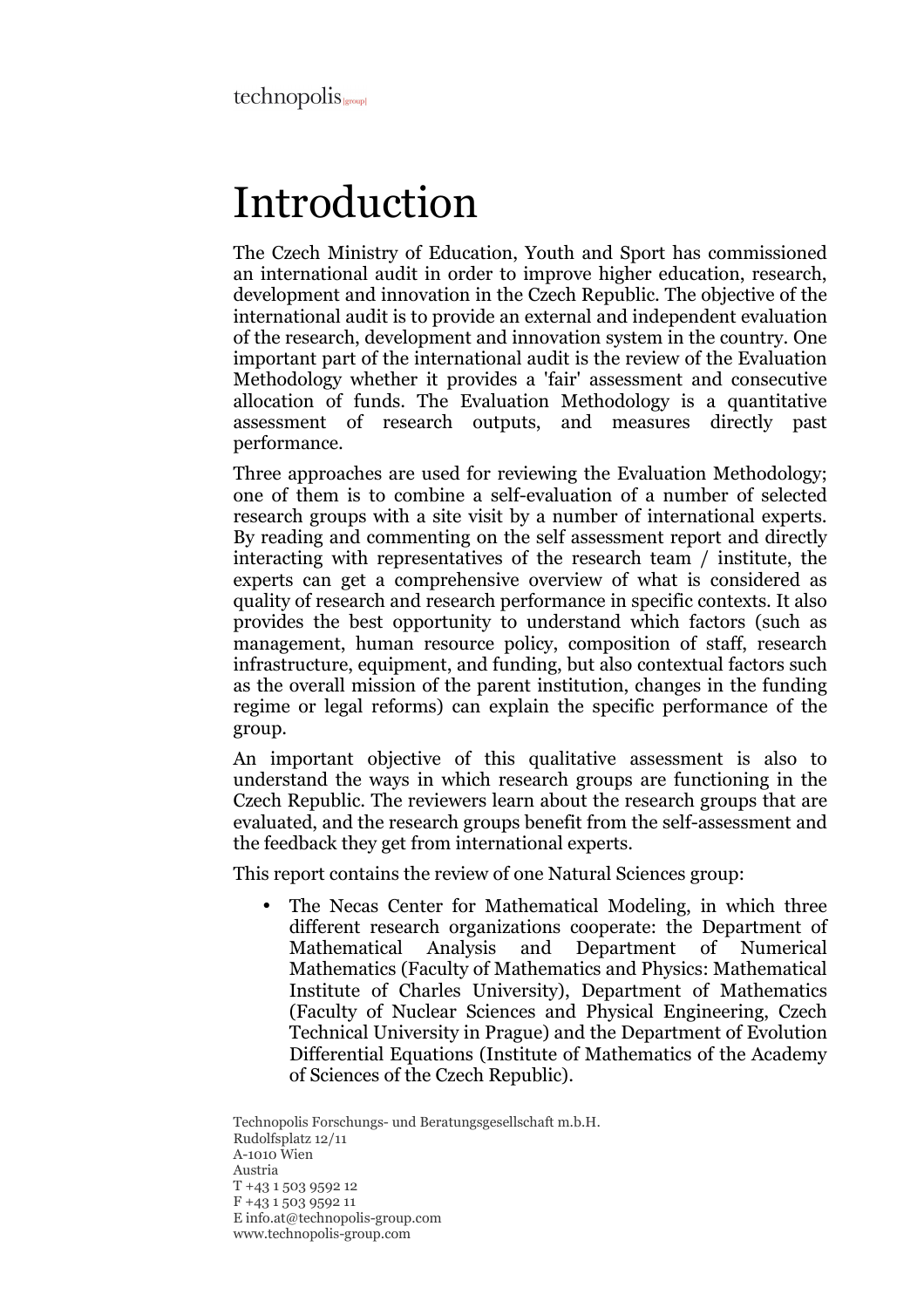$technopolis_{\text{group}}$ 

The review was done by a group of international experts:

- Prof. Ria Broer, Theoretical Chemistry, Zernike Institute for Advanced Materials, University of Groningen, The Netherlands.
- Prof. Barry Koren, Centrum Wiskunde & Informatica (CWI, Amsterdam) and Mathematical Institute, Leiden University, The Netherlands.
- Prof.em. Louis Schlapbach, Swiss Federal Laboratories for Material Science and Technology (EMPA), Dübendorf-Zurich, and ETH Dept. of Physics, Switzerland.

The next chapter discusses the research programme, teaming and strategic partners, achievements and users of research results, management and human resources policy, research funding, barriers and evaluation methods. The last chapter holds some recommendations of the experts that visited three institutes in the natural sciences domain.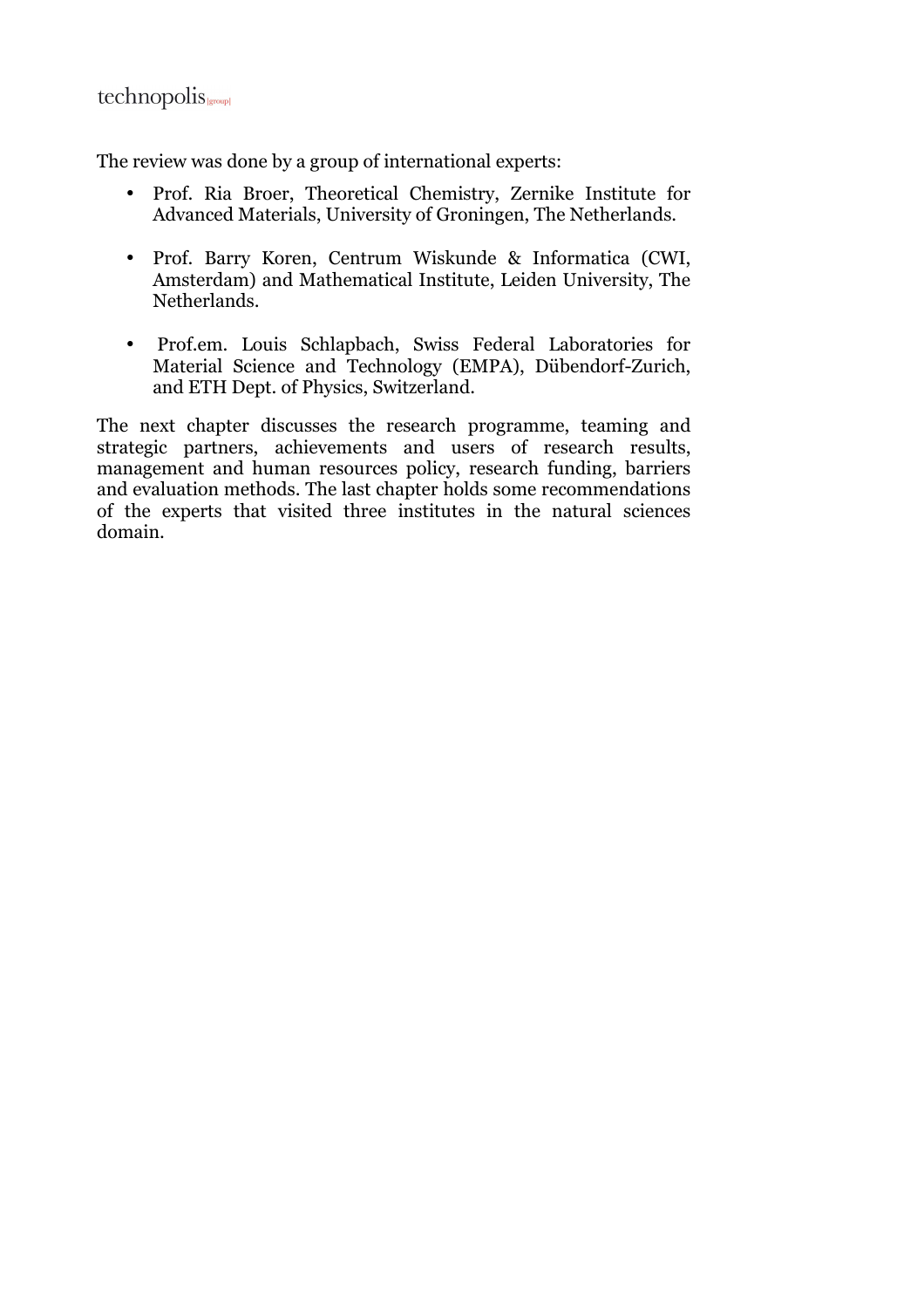$technopolis_{\text{group}}$ 

### 1. Review of the Necas Center for Mathematical Modelling

#### 1.1 Research programme

The research program is well-focused; it concentrates on problems modelled by partial differential equations, in particular on the analysis of these problems (existence, uniqueness and stability of solutions), and on their numerical solution. Most of the problems considered originate from continuum mechanics, particularly from fluid dynamics. Although old and well-established, many of the corresponding partial differential equations still allow for scientifically and socially relevant research.

However, for the benefit of its own future, the Necas Center could be more active in updating and broadening the range of applications of the mathematical models studied. In view of its future, the Necas Center should have a larger variety of "application irons" in the fire. Mathematics, by its very nature of being an abstract science, allows this.

Many of today's disciplines have their computer-simulation version; besides computational physics there is computational biology, computational finance, etc. Computer simulation is of crucial and growing importance to today's and tomorrow's society. Although computer simulation has spread over many disciplines, it has to be considered as an independent discipline because of the specific expertise it requires. Analysis and numerical mathematics remain to be the heart of computer simulation. The Necas Center has some excellent, internationally renowned analytical and numerical mathematicians (genuine scholars) in its ranks. Given these facts, within the Czech Republic, the Necas Center is in a potentially very strong position to set up and successfully perform highly relevant joint research with other disciplines. Innovative interdisciplinary research can be very fruitful, from both a scientific and a financial point of view as breakthroughs are often made in interdisciplinary research areas.

#### 1.2 Teaming and strategic partners

#### 1.2.1Staff

The scientific quality and composition of the Necas Center's staff is outstanding; mathematicians as Feireisl, Feistauer and Malek have very good international reputations, particularly Feireisl has.

Technopolis Forschungs- und Beratungsgesellschaft m.b.H. The presence of excellent researchers within the Necas Center is further enriched by an active visitor programme for both students and top researchers and – also – by a very active programme of national and international workshops. The Necas Center is a true open-door center of

Rudolfsplatz 12/11 A-1010 Wien Austria T +43 1 503 9592 12 F +43 1 503 9592 11 E info.at@technopolis-group.com www.technopolis-group.com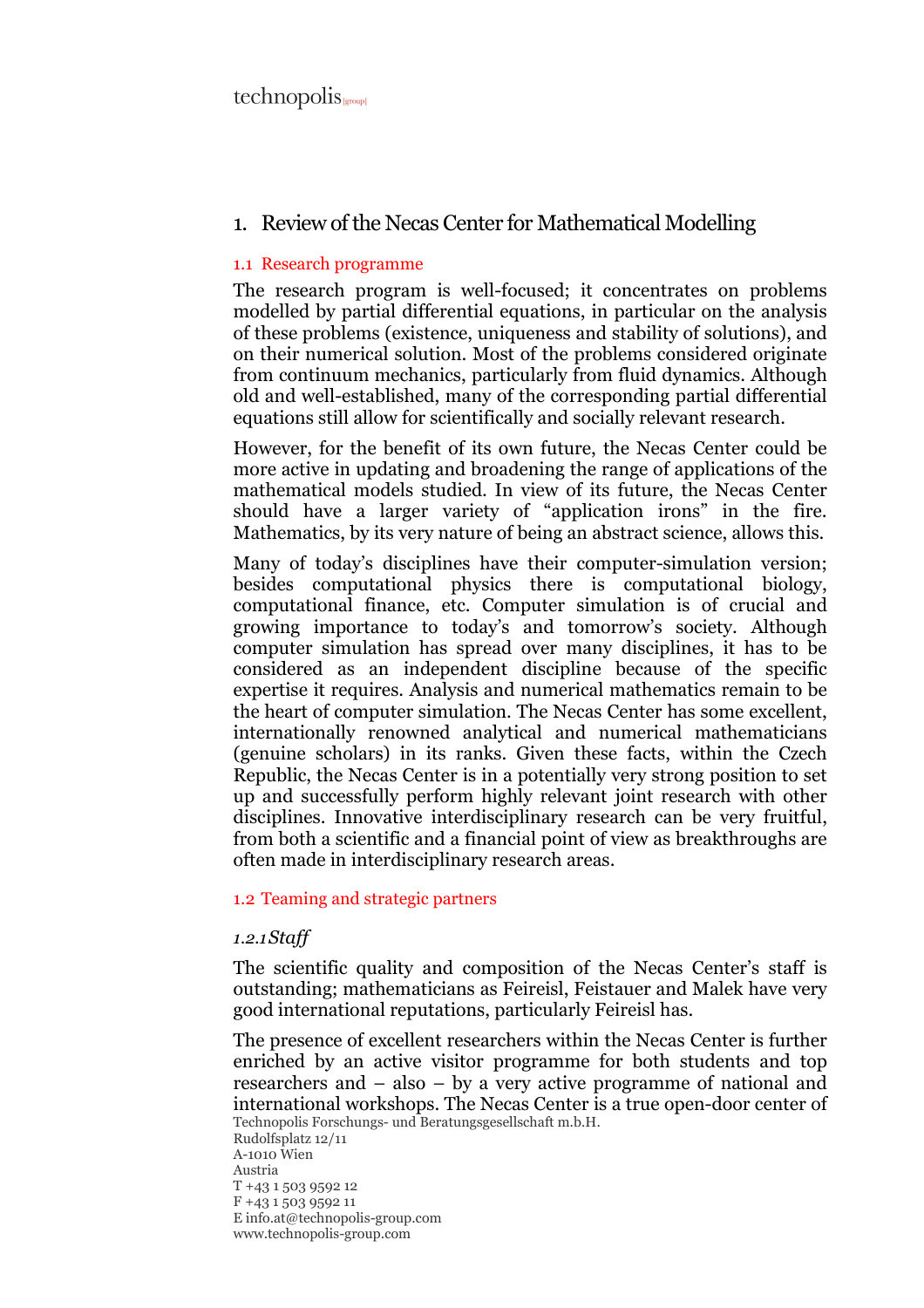excellence, albeit mainly for mathematicians. The outreach to top researchers in other disciplines could be improved, with the goal to set up high-quality, externally funded multidisciplinary research.

Concerning funding, with his excellent track record, Prof. Eduard Feireisl seems qualified to, for instance, the preparation and submission of an ERC Advanced Grant. The prestigious Praemium Academiae that was awarded to him in 2007 may be exploited as an achievement in support of ambitious fund-raising efforts.

In general, one opportunity to be further exploited by the Necas Center is to actively bring the deep and vast knowledge in analysis and numerics closer to practice, without sacrificing the excellent quality of the Center's mathematics research. The Center needs to have a permanent alertness for promising future research co-operations, with strong partners in a wide range of other disciplines. Not all opportunities should be grasped though; scientific quality and societal relevance should be important selection criteria.

## 1.2.2 Strategic partners

The research partners of the Necas Center are mathematicians mainly. As mentioned above, it is recommended that promising research cooperations be set up with top researchers in other disciplines.

#### 1.3 Achievements and users of your research results

The output is very well related and directed to colleague mathematicians, nationally and internationally. Concerning the relation with colleagues in other disciplines (who may very well be mathematicians by education, but spread out to other disciplines), there is room for improvement. Given the excellent mathematical quality of the analytical and numerical research of the Necas Center members and the still fast growth in the possibilities of computational science, good opportunities exist here for the Necas Center.

All researchers of the Necas Center have the highest standards with respect to scientific integrity. They are modest, honest, hard-working scientists, which makes them very amicable. Without losing their integrity, they could be somewhat less modest though, somewhat more outreaching and more communicative about their own research highlights. The important higher goal of this proposed enlargement of research impact is to strengthen and stabilize the viability of the Necas Center, ideally, to establish the Necas Center as a permanent institution.

#### 1.4 Management and human resources policy

The management structure of the Necas Center is well-balanced. The Center has a harmoniously performing pair of "directors": Malek and Feireisl. The management is very flat and non-bureaucratic. Moreover, the managers themselves are prolific mathematicians. All this is good for an institute as the Necas Center.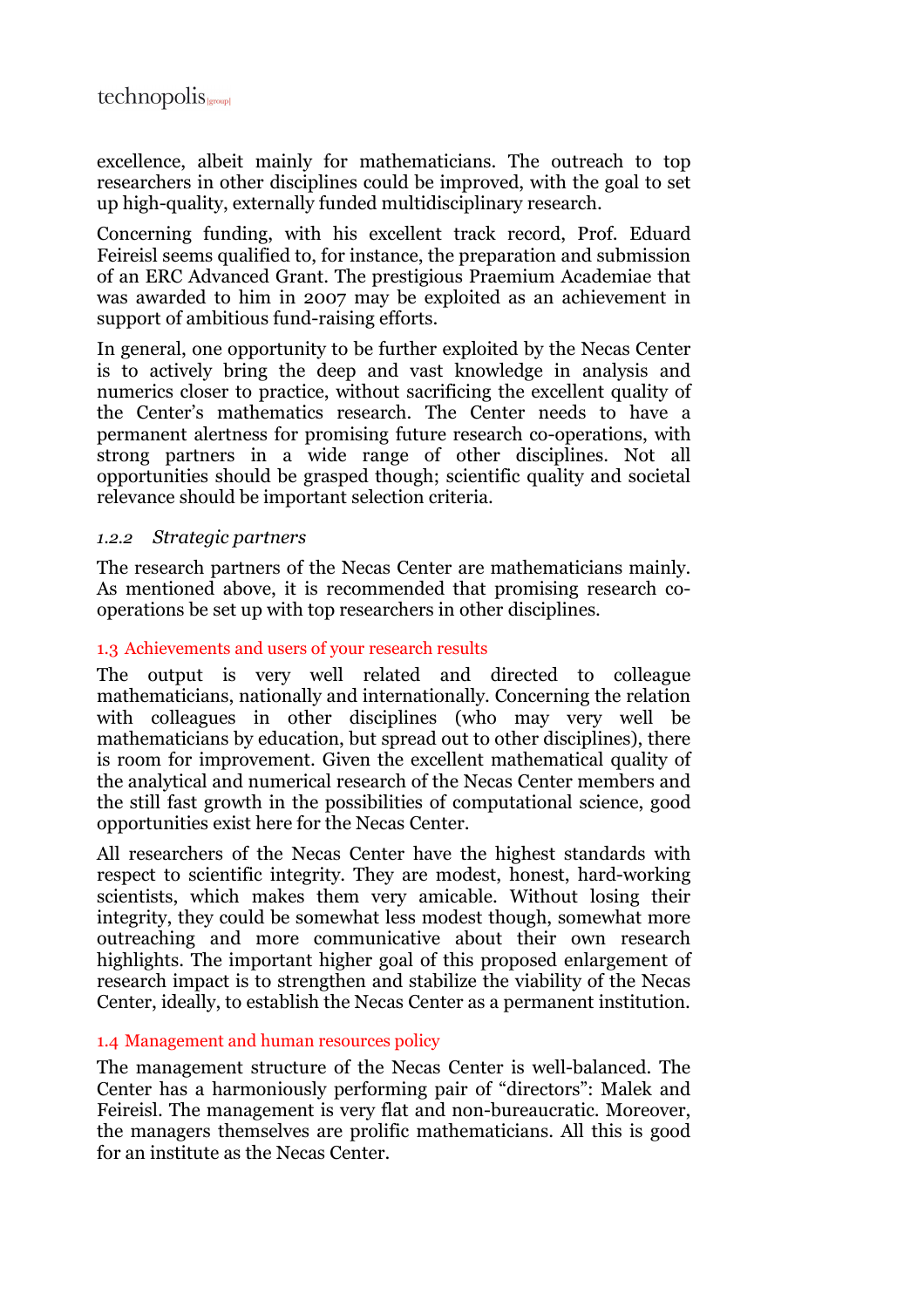$technopolis_{\text{group}}$ 

There are no conflicting roles, and streamlining of the management is not necessary. Some management tasks might be added though, particularly with the aim to ensure a more permanent future status for the Necas Center.

Project-acquisition advice might be added, i.e., advice given to researchers who are preparing project proposals. This advice could be given by researchers who have actively participated in acquisition themselves and/or in juries for research-project proposals.

Further, a tenure-track programme for highly promising young researchers might be opened; researchers starting from scratch a new line of research within the Center and building up their own group of (externally funded) PhD-students and post-docs. Tenure decisions must be very competitive. "Securing permanent positions", as mentioned on the one-but-lowest line on p.30 of the self-assessment report, may never be a goal; a research institute should not be a safe haven.

If not existing yet, a salary-bonus system may also be set up for aboveaverage performance: ad-hoc bonuses for publications and acquisition of external funding, for instance, and structural salary bonuses for more continuous above-average performance.

What might also be added is a small international scientific advisory committee, meeting with the Necas Center's Steering Committee once a year for one day.

What should definitively be considered is more strategic research planning with the development of vision and a mission. As it is now, it seems that the major mission is continuation of good past performance. There could be more corporate identity within the Necas Center; the reputation of the Necas Center is not yet as good as the reputation of some of its individual researchers. The self-assessment report reflects all this; it is retrospective not prospective, and it is not self-critical (a SWOT-analysis is missing, e.g.). By publications and conference contributions the Center has reached high visibility in the international academic community of the field; in order to strengthen dissemination of results it is recommended to strengthen communication to nonspecialists of the field including broader public and politicians.

The relatively large critical mass of the Necas Center makes that it can significantly profit - scientifically and financially - from a good strategic planning by its management. Such a planning should go without bureaucracy.

#### 1.5 Research funding

Competitive funding, i.e. external funding, is relatively low given the excellent scientific quality of the research performed by the Necas

Technopolis Forschungs- und Beratungsgesellschaft m.b.H. Rudolfsplatz 12/11 A-1010 Wien Austria T +43 1 503 9592 12 F +43 1 503 9592 11 E info.at@technopolis-group.com www.technopolis-group.com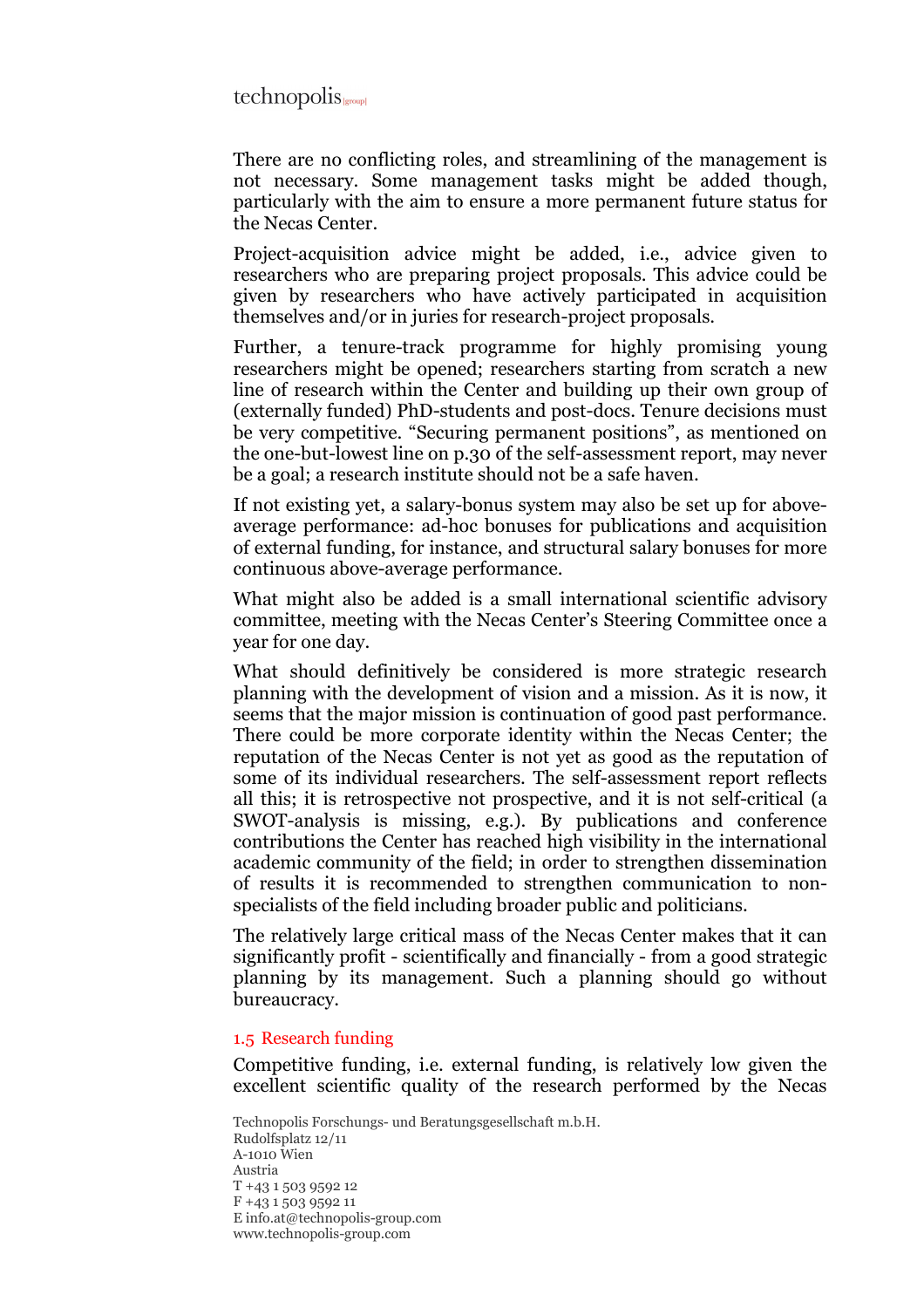Center's researchers. The contribution of external funding to total funding should be improved. As it is known now, in 2011 already, the institutional funding of the Necas Center will stop.

### 1.6 Perceived barriers in the context of your organisation

One "barrier" that arose from one of the researchers was about the prerevolutionary attitude still present here and there, the attitude in which a characteristic such as own initiative is insufficiently appreciated. We fully understand this. Future external reviewers are also expected to understand it.

#### 1.7 Allocating institutional funding and the "Methodology of Evaluation of Research and Development Results in the Czech Republic"

The "Evaluation of Research and Development Results in the Czech Republic" must not be bureaucratic, and should respect the specific character of each discipline, particularly when using the results of bibliometric studies.

The evaluation procedure should compare the quality, output, impact and viability of the specific research group/institute with those of research groups/institutes in the same discipline, possibly abroad. The evaluation procedure cannot be quantitative only; it should also be qualitative (soft benchmarking).